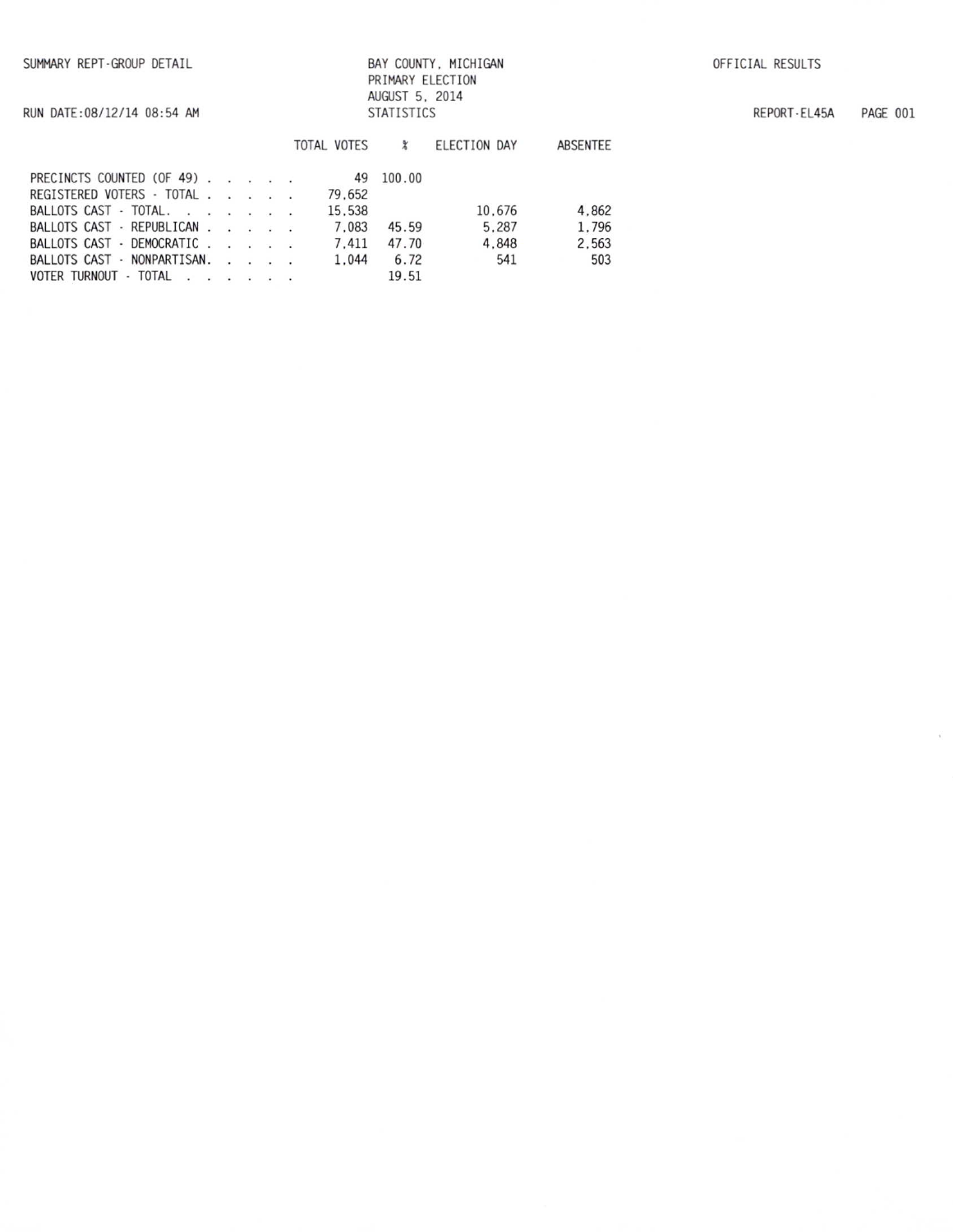| SUMMARY REPT-GROUP DETAIL<br>RUN DATE: 08/12/14 08:54 AM                                                                                                                                                                                                                                                                                                                                                  |                                                                 |                               |  | BAY COUNTY, MICHIGAN<br>PRIMARY ELECTION<br>AUGUST 5, 2014<br>Republican |                      |                                     |                            |                          |  |
|-----------------------------------------------------------------------------------------------------------------------------------------------------------------------------------------------------------------------------------------------------------------------------------------------------------------------------------------------------------------------------------------------------------|-----------------------------------------------------------------|-------------------------------|--|--------------------------------------------------------------------------|----------------------|-------------------------------------|----------------------------|--------------------------|--|
|                                                                                                                                                                                                                                                                                                                                                                                                           |                                                                 |                               |  |                                                                          | TOTAL VOTES          | $\chi$                              | ELECTION DAY               | ABSENTEE                 |  |
| <b>GOVERNOR</b><br>Vote for not more than<br>Rick Snyder.<br>WRITE-IN.<br>$\ddot{\phantom{a}}$<br>$\sim$                                                                                                                                                                                                                                                                                                  | -1                                                              | .                             |  |                                                                          | 6.337<br>54          | 99.16<br>.84                        | 4,686<br>48                | 1.651<br>6               |  |
| UNITED STATES SENATOR<br>Vote for not more than 1<br>Terri Lynn Land<br>WRITE-IN.<br><b>Contract Contract Contract</b>                                                                                                                                                                                                                                                                                    | $\overline{\bullet}$                                            | .                             |  |                                                                          | 6.099<br>36          | 99.41<br>.59                        | 4,534<br>35                | 1,565<br>1               |  |
| REP IN CONGRESS 5th DIST<br>Vote for not more than 1<br>Allen Hardwick.<br>Tom Whitmire<br><b>Contract Contract</b><br>WRITE-IN.<br><b>Contract Contract Contract Contract</b>                                                                                                                                                                                                                            | $\cdots$ $\cdots$<br><b>Contract Contract Contract Contract</b> | and a strain and a strain and |  |                                                                          | 2,836<br>2.424<br>19 | 53.72<br>45.92<br>.36               | 2,125<br>1.803<br>17       | 711<br>621<br>2          |  |
| STATE SENATOR 31st DIST<br>Vote for not more than 1<br>Kevin Daley.<br>Mike Green.<br>L. Jeffery Phillips<br>$WRITE-IN.$                                                                                                                                                                                                                                                                                  | $\omega$                                                        | $\cdots$                      |  |                                                                          | 4,496<br>411<br>8    | 1.785 26.64<br>67.10<br>6.13<br>.12 | 1,328<br>3,370<br>303<br>7 | 457<br>1,126<br>108<br>1 |  |
| STATE LEGISLATURE 96th DIST<br>Vote for not more than 1<br>Carlos Jaime<br>$\cdot$ $\cdot$<br>WRITE-IN.<br>$\mathbf{r}$<br>¥.                                                                                                                                                                                                                                                                             | .                                                               |                               |  |                                                                          | 4,027<br>21          | 99.48<br>.52                        | 2.750<br>19                | 1,277<br>2               |  |
| STATE LEGISLATURE 98th DIST<br>Vote for not more than 1<br>Gary Glenn<br>Karl Ieuter.<br><b>Contact of the contact of the contact of the contact of the contact of the contact of the contact of the contact of the contact of the contact of the contact of the contact of the contact of the contact of the contact of </b><br>WRITE-IN.<br>the contract of the contract of the<br>$\ddot{\phantom{a}}$ |                                                                 |                               |  |                                                                          | 586<br>2             | 1,017 63.36<br>36.51<br>.12         | 950<br>540<br>2            | 67<br>46<br>$\mathbf{0}$ |  |
| COUNTY ROAD COMMISSIONER<br>Vote for not more than 1<br>Ed Meylan.<br>$WRITE-IN.$                                                                                                                                                                                                                                                                                                                         |                                                                 | $\sim$ $\sim$                 |  |                                                                          | 5,540<br>20          | 99.64<br>.36                        | 4,036<br>18                | 1.504<br>2               |  |
| COUNTY COMMISSIONER 1st DIST<br>Vote for not more than 1<br>Brandon DeFrain<br>the company of the company of<br>Levi O'Brien<br>the contract of the contract of the<br>WRITE-IN.<br>.                                                                                                                                                                                                                     |                                                                 |                               |  | $\ddot{\phantom{0}}$                                                     | 475<br>366<br>3      | 56.28<br>43.36<br>.36               | 459<br>353<br>3            | 16<br>13<br>$\mathbf{0}$ |  |
| COUNTY COMMISSIONER 2nd DIST<br>Vote for not more than 1<br>WRITE-IN.                                                                                                                                                                                                                                                                                                                                     |                                                                 |                               |  |                                                                          |                      | 36 100.00                           | 28                         | 8                        |  |

OFFICIAL RESULTS

REPORT-EL45A PAGE 002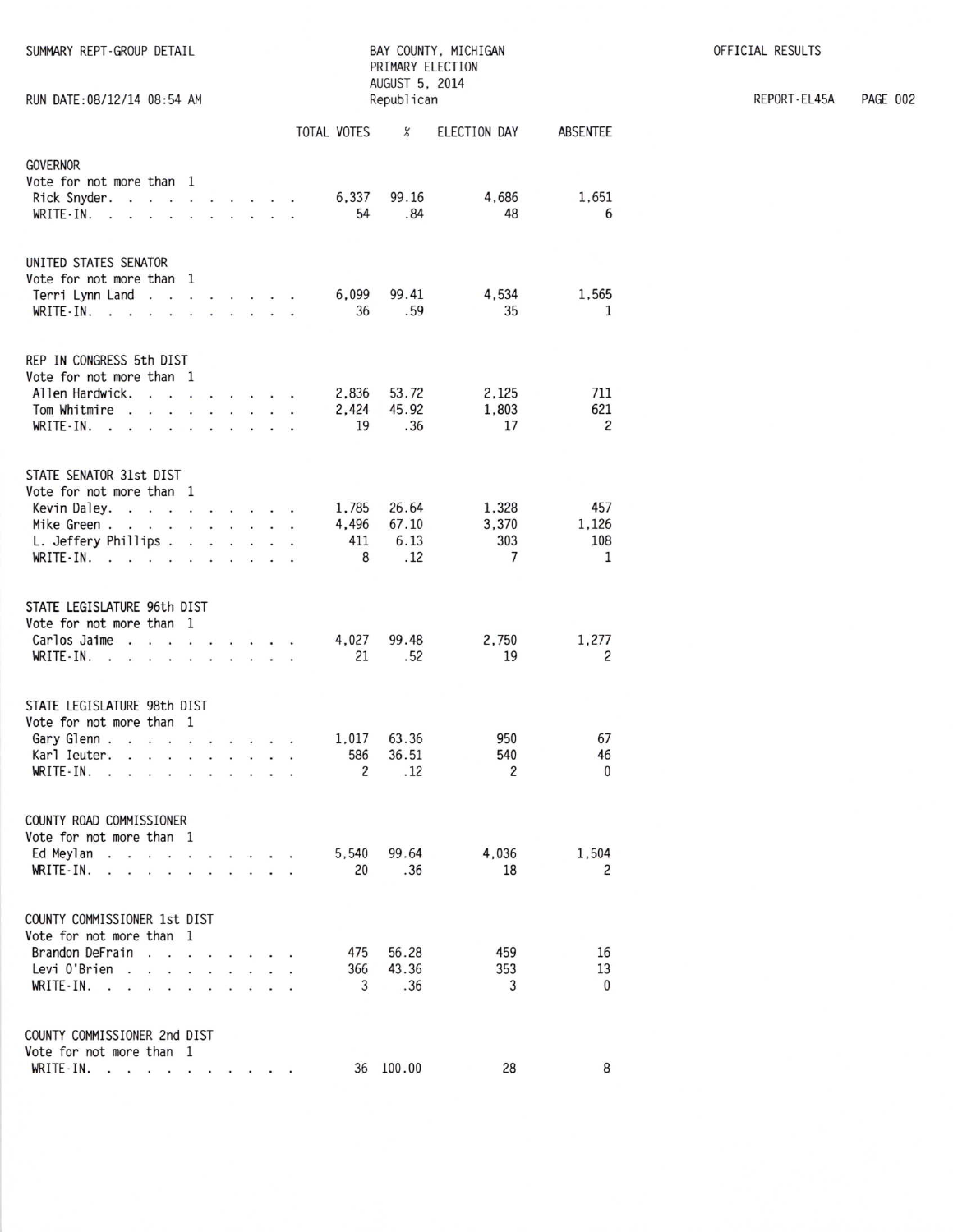| SUMMARY REPT-GROUP DETAIL<br>RUN DATE: 08/12/14 08:54 AM                                                                                   | BAY COUNTY, MICHIGAN<br>PRIMARY ELECTION<br>AUGUST 5, 2014<br>Republican                                     |               |  |
|--------------------------------------------------------------------------------------------------------------------------------------------|--------------------------------------------------------------------------------------------------------------|---------------|--|
|                                                                                                                                            | TOTAL VOTES %<br>ELECTION DAY                                                                                | ABSENTEE      |  |
| COUNTY COMMISSIONER 3rd DIST<br>Vote for not more than 1<br>Vaughn J. Begick<br>WRITE-IN. $\cdots$ $\cdots$ $\cdots$                       | 814<br>1.305 99.62<br>5<br>.38<br>$\overline{3}$                                                             | 491<br>2      |  |
| COUNTY COMMISSIONER 4th DIST<br>Vote for not more than 1<br>Joe Davis<br><b>WRITE-IN.</b>                                                  | 308<br>485<br>99.39<br>3 .61<br>1                                                                            | 177<br>2      |  |
| COUNTY COMMISSIONER 5th DIST<br>Vote for not more than 1<br>Randy Badgerow.<br>WRITE-IN.                                                   | 697<br>99.29<br>441<br>5<br>.71<br>$\overline{4}$                                                            | 256<br>1      |  |
| COUNTY COMMISSIONER 6th DIST<br>Vote for not more than 1<br>WRITE-IN.                                                                      | 37 100.00<br>23                                                                                              | 14            |  |
| COUNTY COMMISSIONER 7th DIST<br>Vote for not more than 1<br>F. Patrick Daily<br>WRITE-IN.                                                  | 998<br>99.60<br>766<br>.40<br>$\overline{4}$<br>3                                                            | 232<br>1      |  |
| TRUSTEE PORTSMOUTH TWP<br>Vote for not more than 1<br>WRITE-IN.                                                                            | 16 100.00<br>16                                                                                              | 0             |  |
| DELEGATE AUBURN CITY, PCT 1<br>Vote for not more than 6<br>Carol Bisanz<br>Ken Charbonneau<br>the contract of the contract of<br>WRITE-IN. | 42.59<br>115<br>115<br>151<br>151<br>55.93<br>$\ddot{\phantom{0}}$<br>$\ddot{\phantom{0}}$<br>4<br>1.48<br>4 | 0<br>0<br>0   |  |
| DELEGATE BAY CITY, W 1 PCT 1<br>Vote for not more than 5<br>Deborah A. Sawyer.<br>Jim Whaley<br>WRITE-IN.                                  | 50.74<br>63<br>103<br>100<br>49.26<br>67<br>$\mathbf{0}$<br>$\mathbf{0}$                                     | 40<br>33<br>0 |  |
| DELEGATE BAY CITY, W 2 PCT 1<br>Vote for not more than 6<br>Mike Gardner<br>Michael E. Wooley.<br>WRITE-IN.                                | 96<br>40.17<br>62<br>136<br>56.90<br>89<br>$\overline{7}$<br>7<br>2.93                                       | 34<br>47<br>0 |  |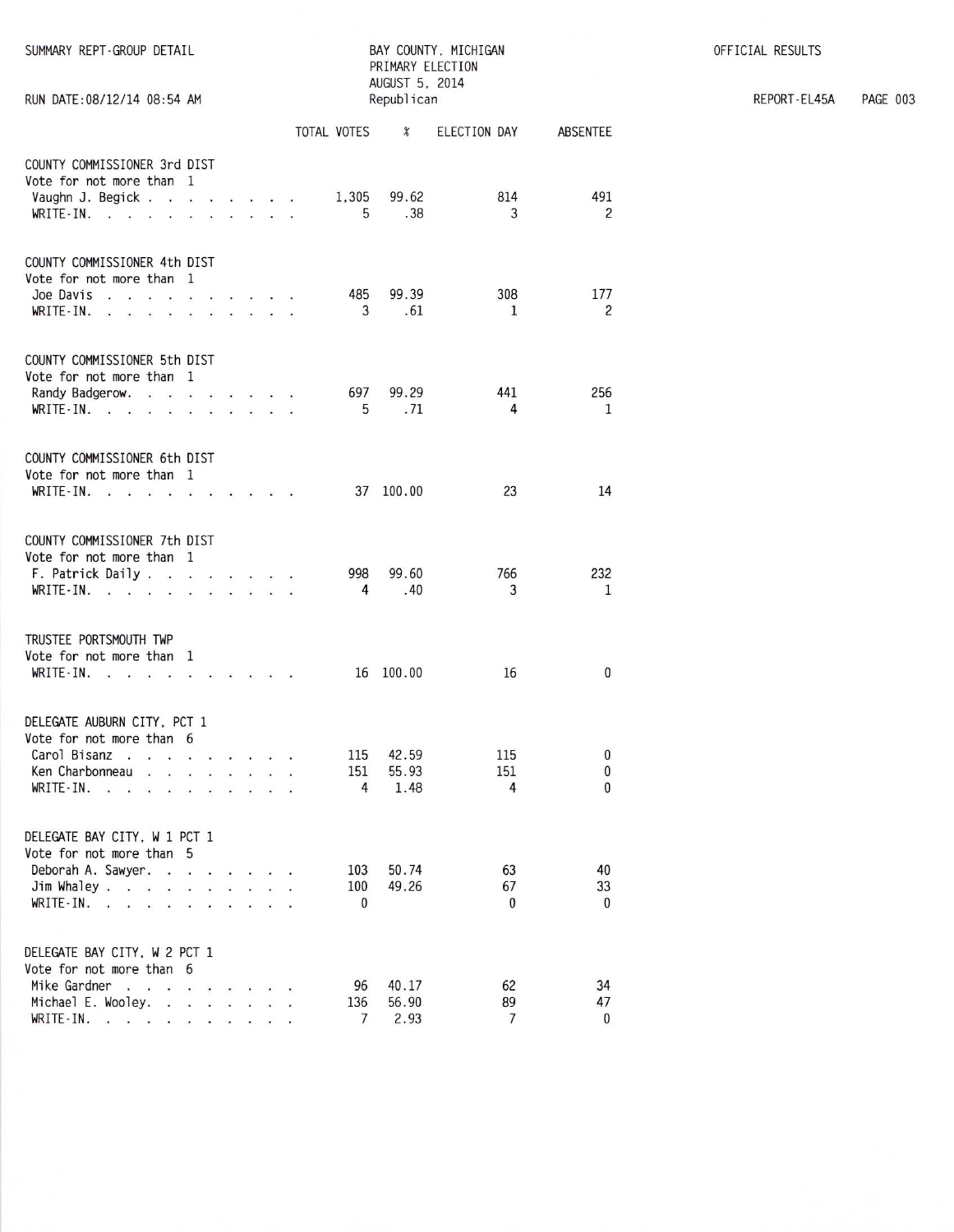| SUMMARY REPT-GROUP DETAIL<br>RUN DATE: 08/12/14 08:54 AM                                                                                                                                 | BAY COUNTY, MICHIGAN<br>PRIMARY ELECTION<br>AUGUST 5, 2014<br>Republican |  |  |                          |                            |                    |                      |  |  |
|------------------------------------------------------------------------------------------------------------------------------------------------------------------------------------------|--------------------------------------------------------------------------|--|--|--------------------------|----------------------------|--------------------|----------------------|--|--|
|                                                                                                                                                                                          |                                                                          |  |  | TOTAL VOTES              | $\boldsymbol{\mathcal{E}}$ | ELECTION DAY       | ABSENTEE             |  |  |
| DELEGATE BAY CITY, W 3 PCT 1<br>Vote for not more than 4<br>Matthew Lance<br>David Singh.<br>WRITE-IN.<br>.                                                                              |                                                                          |  |  | 72<br>55<br>3            | 55.38<br>42.31<br>2.31     | 43<br>31<br>1      | 29<br>24<br>2        |  |  |
| DELEGATE BAY CITY, W 4 PCT 1<br>Vote for not more than 4<br>WRITE $IN. \t . \t . \t .$                                                                                                   |                                                                          |  |  | 4                        | 100.00                     | 4                  | 0                    |  |  |
| DELEGATE BAY CITY, W 5 PCT 1<br>Vote for not more than 6<br>WRITE-IN.<br>the contract of the contract of the contract of the contract of the contract of the contract of the contract of |                                                                          |  |  | $\mathbf{0}$             |                            | 0                  | 0                    |  |  |
| DELEGATE BAY CITY, W 6 PCT 1<br>Vote for not more than 5<br>Randy Badgerow.<br>Susan Badgerow.<br><b>CONTRACTOR</b><br>WRITE IN $\cdots$                                                 |                                                                          |  |  | 75<br>62<br>$\mathbf{1}$ | 54.35<br>44.93<br>.72      | 45<br>33<br>1      | 30<br>29<br>$\bf{0}$ |  |  |
| DELEGATE BAY CITY, W 7 PCT 1<br>Vote for not more than 5<br>Ashley Giddings<br>Daniel Raymond.<br>WRITE-IN.<br>$\mathbf{x}$ and $\mathbf{x}$ are all the set of the set of               |                                                                          |  |  | 78<br>71<br>2            | 51.66<br>47.02<br>1.32     | 49<br>40<br>1      | 29<br>31<br>1        |  |  |
| DELEGATE BAY CITY, W 8 PCT 1<br>Vote for not more than 5<br>Randall L. Raymond<br>WRITE-IN.                                                                                              |                                                                          |  |  | 82<br>$\mathbf{1}$       | 98.80<br>1.20              | 64<br>$\mathbf{0}$ | 18<br>1              |  |  |
| DELEGATE BAY CITY, W 9 PCT 1<br>Vote for not more than 5<br>WRITE-IN.<br>$\mathbf{r}$ and $\mathbf{r}$ and $\mathbf{r}$<br>$\sim$<br>$\mathbf{a}$ and $\mathbf{a}$ and $\mathbf{a}$      |                                                                          |  |  | $\mathbf{0}$             |                            | $\mathbf{0}$       | 0                    |  |  |
| DELEGATE ESSEXVILLE CITY. PCT 1<br>Vote for not more than 4<br>WRITE-IN.<br><b>Contract Contract Contract</b>                                                                            |                                                                          |  |  |                          | 2 100.00                   | 2                  | 0                    |  |  |
| DELEGATE ESSEXVILLE CITY, PCT 2<br>Vote for not more than 4<br>Wade Engelhardt<br>WRITE-IN.<br>$\rightarrow$                                                                             |                                                                          |  |  | 152<br>0                 | 100.00                     | 152<br>0           | 0<br>0               |  |  |
| DELEGATE MIDLAND CITY, W1 PCT 6<br>Vote for not more than 1<br>WRITE-IN.<br>$\mathcal{C}(\mathbf{c}) = \mathbf{a} + \mathcal{C}(\mathbf{c}) = \mathbf{a} + \mathcal{C}$                  |                                                                          |  |  | $\mathbf{0}$             |                            | 0                  | 0                    |  |  |

REPORT-EL45A PAGE 004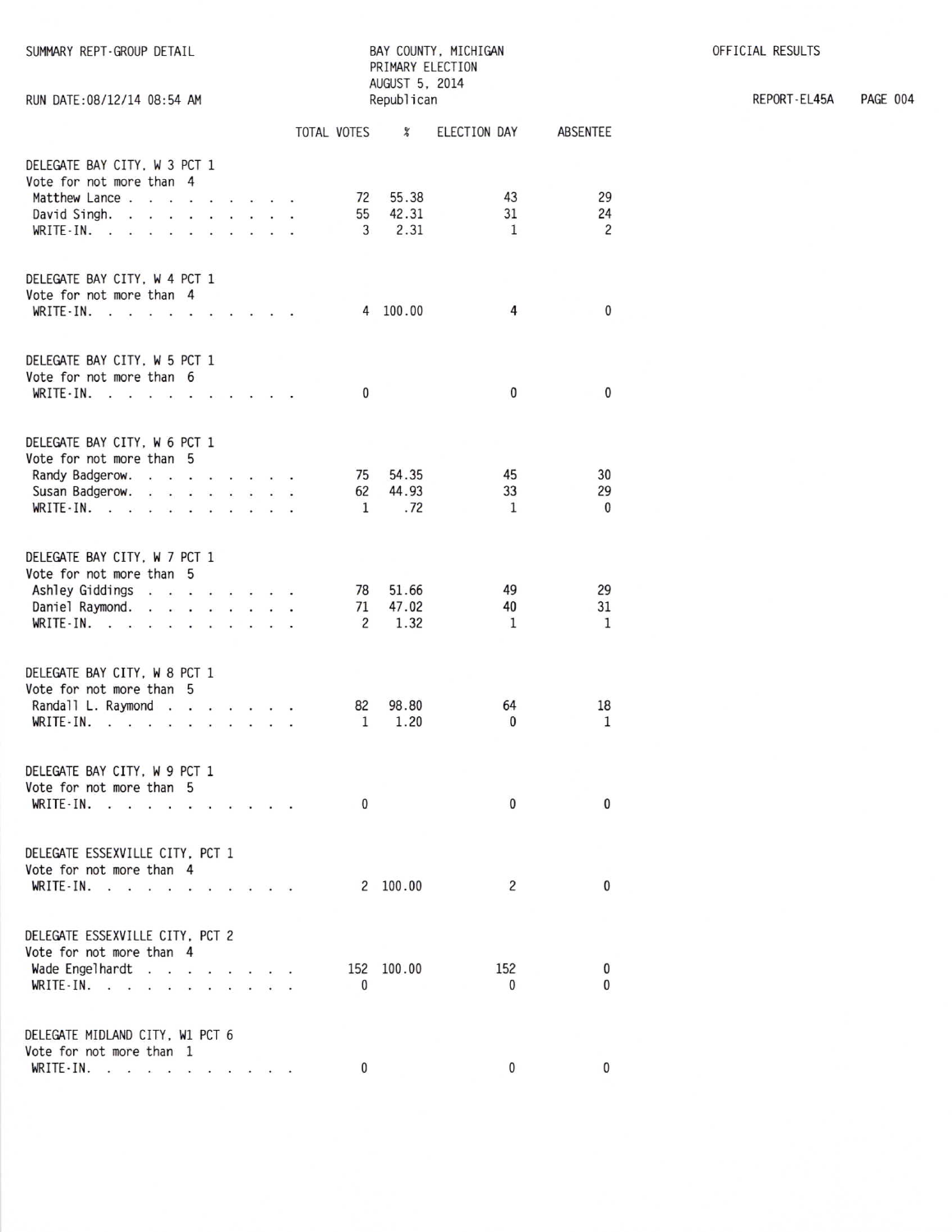| RUN DATE:08/12/14 08:54 AM                                                                                                                                                                              | PRIMARY ELECTION<br>AUGUST 5, 2014<br>Republican |                      |                                          |    |                     |                                 |                                |                            |  |  |
|---------------------------------------------------------------------------------------------------------------------------------------------------------------------------------------------------------|--------------------------------------------------|----------------------|------------------------------------------|----|---------------------|---------------------------------|--------------------------------|----------------------------|--|--|
|                                                                                                                                                                                                         |                                                  |                      |                                          |    |                     | TOTAL VOTES %                   | ELECTION DAY                   | ABSENTEE                   |  |  |
| DELEGATE PINCONNING CITY, PCT 1<br>Vote for not more than 2<br>WRITE-IN.                                                                                                                                |                                                  |                      |                                          |    |                     | 2 100.00                        | 2                              | 0                          |  |  |
| DELEGATE BANGOR TWP, PCT 1<br>Vote for not more than 5<br>Danny L. Latal. $\cdots$ $\cdots$ $\cdots$<br>WRITE-IN.                                                                                       |                                                  |                      |                                          |    | 0                   | 118 100.00                      | 87<br>0                        | 31<br>$\mathbf{0}$         |  |  |
| DELEGATE BANGOR TWP, PCT 2<br>Vote for not more than 6<br>WRITE-IN.<br>$\mathbf{A}$ .<br><br>In the following the contribution of the $\mathbf{A}$                                                      |                                                  |                      |                                          |    |                     | 16 100.00                       | 12                             | 4                          |  |  |
| DELEGATE BANGOR TWP, PCT 3<br>Vote for not more than 5<br>David Scholl<br>WRITE-IN.<br>$\cdots$ $\cdots$<br>$\sim$ $\sim$ $\sim$                                                                        |                                                  |                      |                                          |    | $\mathbf{0}$        | 97 100.00                       | 63<br>0                        | 34<br>0                    |  |  |
| DELEGATE BANGOR TWP. PCT 4<br>Vote for not more than 5<br>Kersten Bond<br>Earl J. Bovia<br>Marc Scott<br>WRITE-IN.<br>÷.                                                                                |                                                  | $\sim$ $\sim$        | $\ddot{\phantom{0}}$                     | ÷. | 81<br>70<br>73<br>3 | 35.68<br>30.84<br>32.16<br>1.32 | 34<br>30<br>27<br>$\mathbf{0}$ | 47<br>40<br>46<br>3        |  |  |
| DELEGATE BANGOR TWP, PCT 5<br>Vote for not more than 7<br>$WRITE-IN.$                                                                                                                                   |                                                  |                      |                                          |    |                     | 3 100.00                        | 3                              | $\mathbf{0}$               |  |  |
| DELEGATE BANGOR TWP. PCT 6<br>Vote for not more than 6<br>Sean Edward Buczek<br>$\sim$<br>Joe F. Davis<br>The Contract of the<br>Henry Johnson<br>WRITE-IN.<br>÷.                                       |                                                  | $\mathbf{r}$         |                                          |    | 80<br>89<br>81<br>1 | 31.87<br>35.46<br>32.27<br>.40  | 49<br>56<br>47<br>$\mathbf{1}$ | 31<br>33<br>34<br>$\bf{0}$ |  |  |
| DELEGATE BEAVER TWP, PCT 1<br>Vote for not more than 7<br>Brian J. Horton<br>William F. Miller.<br>$\ddot{\phantom{0}}$<br>WRITE-IN.<br>$\mathbf{v}$ . All $\mathbf{v}$ , we have a set of $\mathbf{v}$ |                                                  | $\ddot{\phantom{1}}$ | $\dddot{\phantom{1}}$<br>$\cdot$ $\cdot$ |    | 95<br>97<br>1       | 49.22<br>50.26<br>.52           | 95<br>97<br>1                  | 0<br>$\mathbf{0}$<br>0     |  |  |
| DELEGATE FRANKENLUST TWP, PCT 1<br>Vote for not more than 13<br>WRITE-IN.                                                                                                                               |                                                  |                      |                                          |    |                     | 23 100.00                       | 11                             | 12                         |  |  |

BAY COUNTY, MICHIGAN

SUMMARY REPT-GROUP DETAIL